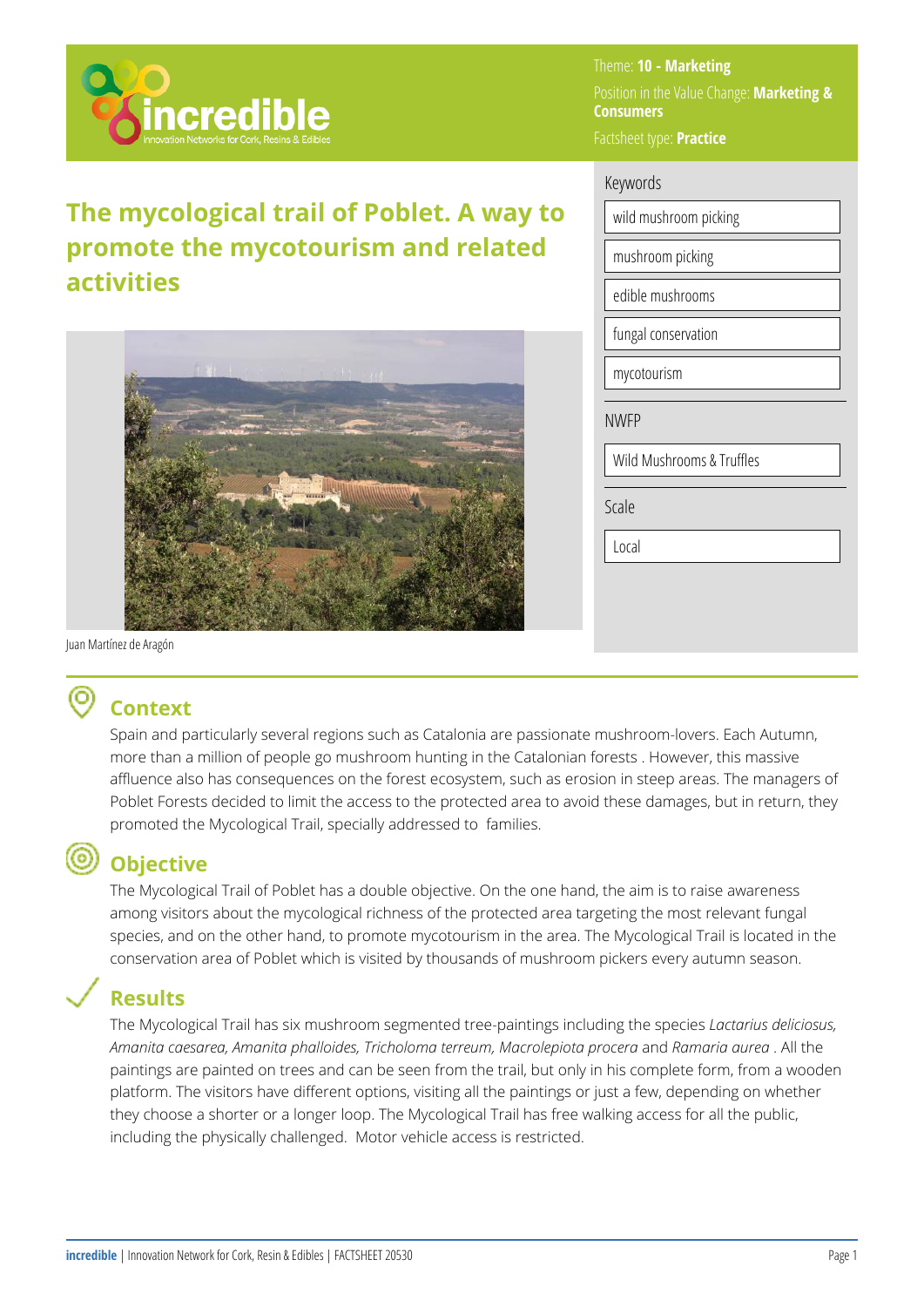# **Recommendations**

The Mycological Trail was designed through an open call. Different artists presented their proposals and finally the evaluation committee composed by members of the Board of the Poblet Protected Area and the Forest Sciences Center of Catalonia selected the proposal of Mr. Genís Colell. The paintings were painted near the main forest road, in order to facilitate the access to all the public. It is also recommended to install informative panels near the wooden observation platforms with an educational purpose. The panels include the main characteristics of the target fungal species, and also the important clues to distinguish it from other similar fungi.

## **Impacts and weaknesses**

The Mycological Trail of Poblet has become one of the main attractions of the Poblet Protected Area, regardless of the visitor's knowledge of mycology. In fact, the number of paintings increased in a second phase (2014), expanding the original mycological path which was established in the year 2012. Today, the visitors have the option to select their own tour, choosing between a shorter walk or the complete Mycological Trail.

# **Future developments**

The next challenge of the Protected Area of Poblet is to develop economic activities related to the mycological resources. Currently, there is no offer of mycological guides who can share their fungal expertise with the visitors who wish to expand their knowledge of the many fungal species growing in the area. Similarly, local restaurants have not yet taken advantage of the mushroom richness to offer mycological based menus, which might be very attractive for the public and ultimately might generate incomes in rural areas.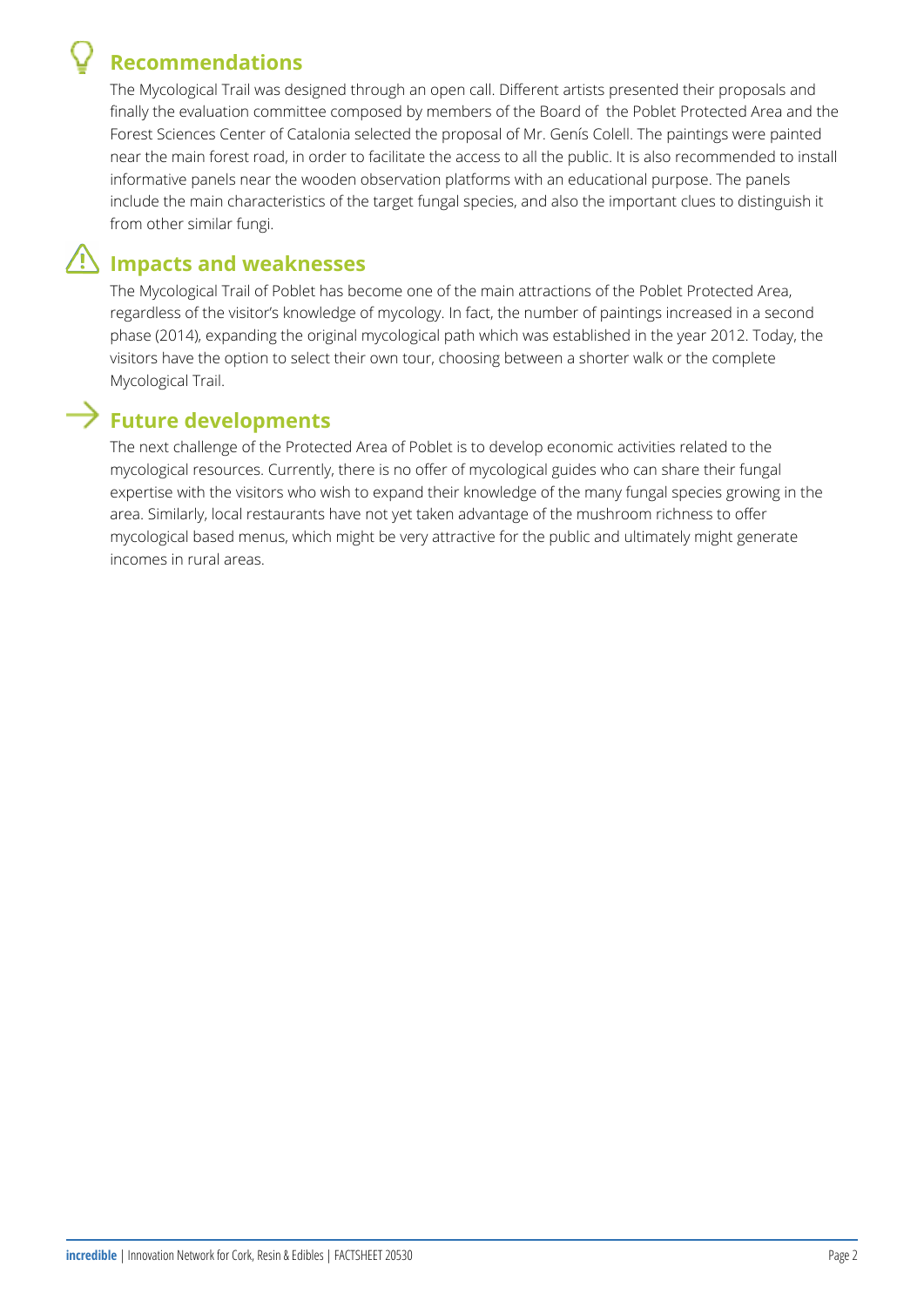

Painting of Amanita caesarea in the Mycological Trail of Poblet (Source: Juan Martínez de Aragón)

[http://parcsnaturals.gencat.cat/ca/poblet/visiteu-nos/equipaments\\_i\\_itineraris/itineraris/itinerari-micologic-bosc-castellfollit/](http://parcsnaturals.gencat.cat/ca/poblet/visiteu-nos/equipaments_i_itineraris/itineraris/itinerari-micologic-bosc-castellfollit/)

| Author                                                                                                                                                                                          | Rapporteur                                                                     | Published on  |
|-------------------------------------------------------------------------------------------------------------------------------------------------------------------------------------------------|--------------------------------------------------------------------------------|---------------|
| Contact<br>Juan Martínez de Aragón,<br>mtzda@ctfc.es. www.ctfc.es<br>Organisation<br><b>Conservation forest area of</b><br>PobletCentre de Ciència i Tecnologia<br>Forestal de Catalunya (CTFC) | Name<br>José Antonio Bonet<br>Organisation<br><b>CTFC</b><br>Email<br>(hidden) | 24 April 2020 |
| Country and region<br>Spain, Catalunya                                                                                                                                                          |                                                                                |               |